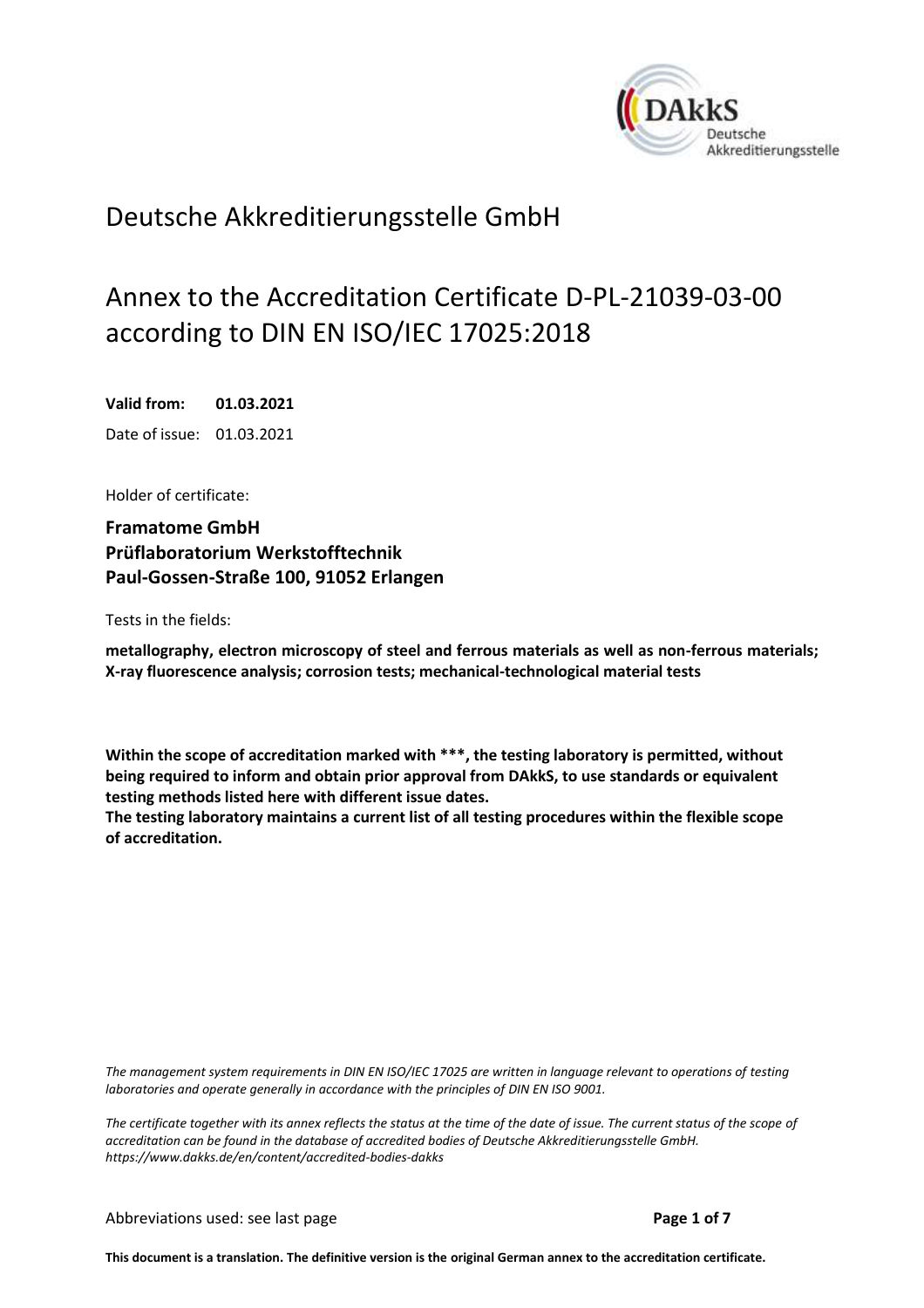

# **1 Metallography**

**1.1 Metallography according standards \*\*\***

| <b>ASTM E 45-18a</b><br>2018      | Standard Test Methods for Determining the Inclusion Content of Steel                                                                                                           |
|-----------------------------------|--------------------------------------------------------------------------------------------------------------------------------------------------------------------------------|
| <b>ASTM E 112-13</b><br>2013      | Standard Test Methods for Determining Average Grain Size                                                                                                                       |
| <b>DIN 50602</b><br>1985-09       | Metallographic examination - Microscopic examination of special<br>steels using standard diagrams to assess the content of non-<br>metallic inclusions<br>(withdrawn standard) |
| <b>DIN EN 10247</b><br>2017-09    | Micrographic examination of the non-metallic inclusion content of steels<br>using standard pictures                                                                            |
| DIN EN ISO 643<br>2020-06         | Steels - Micrographic determination of the apparent grain size                                                                                                                 |
| <b>DIN EN ISO 1463</b><br>2004-08 | Metallic and oxide coatings - Measurement of coating thickness -<br>Microscopical method                                                                                       |
| ISO 643<br>2019-12                | Steels - Micrographic determination of the apparent grain size                                                                                                                 |
| ISO 1463<br>2003-03               | Metallic and oxide coatings - Measurement of coating thickness -<br>Microscopical method                                                                                       |
| ISO 4967<br>2013-07               | Steel - Determination of content of non-metallic inclusions -<br>Micrographic method using standard diagrams                                                                   |

# **1.2 Metallography according in-house methods**

| AVS 63       | Determination content of the delta ferrite of ferrite-containing |
|--------------|------------------------------------------------------------------|
| 2012-06      | austenitic materials                                             |
|              |                                                                  |
| FAW-M 0069 B | Carrying out non-contact measurements for the determination of   |
| 2019-12      | surface geometries                                               |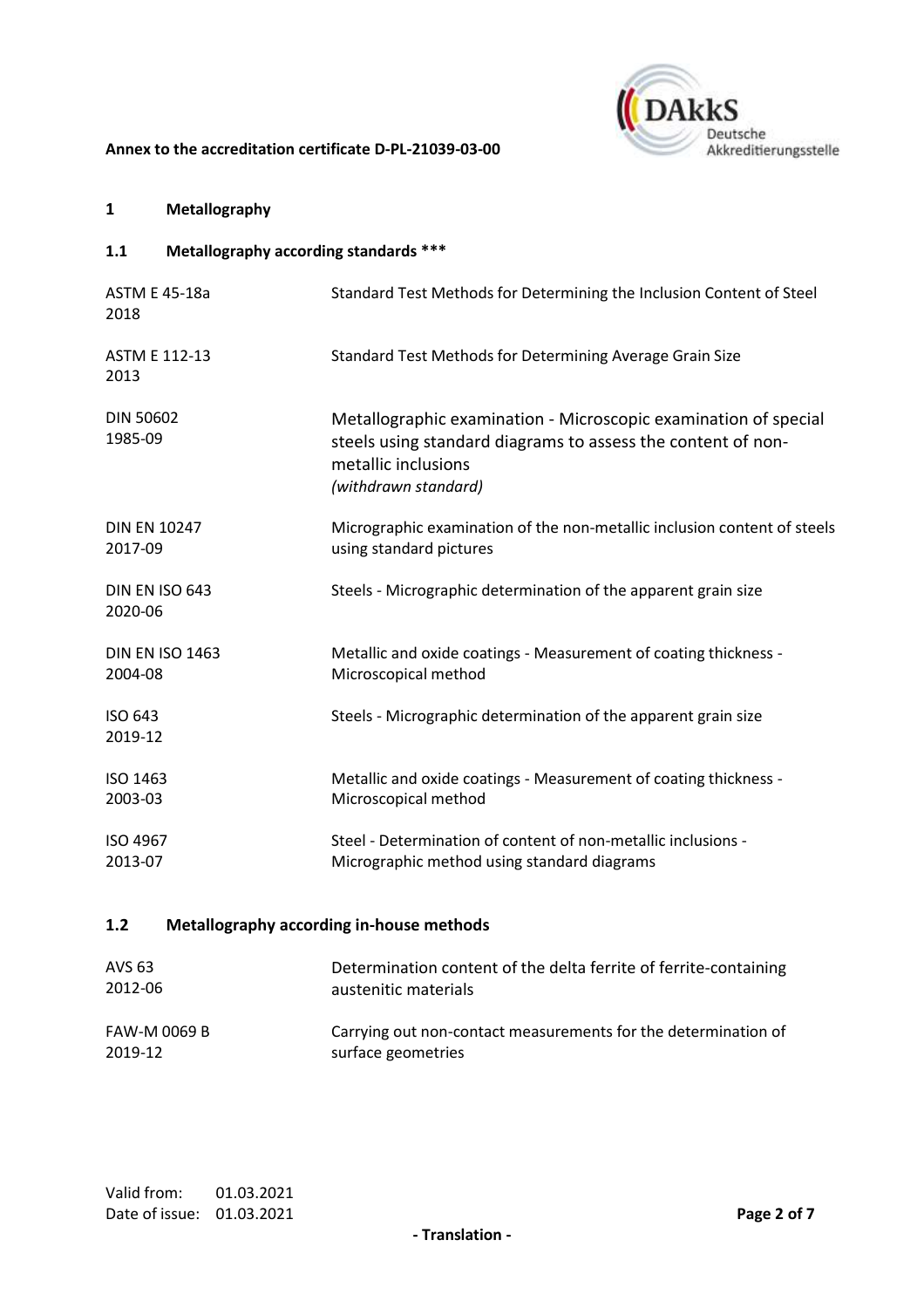

#### **2 Electron microscopy according in-house methods**

| <b>FAW-M 0012 D</b> | Microanalysis in the scanning and transmission electron microscope |
|---------------------|--------------------------------------------------------------------|
| 2019-12             |                                                                    |

# **3 X-ray fluorescence analyses according in-house methods**

| FAW-M 0044 E | Carrying out measurements with mobile X-ray fluorescence analyzers |
|--------------|--------------------------------------------------------------------|
| 2019-12      |                                                                    |

# **4 Corrosion tests**

# **4.1 Corrosion tests without mechanical load according standards \*\*\***

| <b>ASTM A 262-15</b><br>2015                    | Standard Practices for Detecting Susceptibility to Intergranular Attack in<br><b>Austenitic Stainless Steels</b>                                                                                                                             |
|-------------------------------------------------|----------------------------------------------------------------------------------------------------------------------------------------------------------------------------------------------------------------------------------------------|
| ASTM G 28-02(2015)<br>2002<br>(reapproved 2015) | Standard Test Methods for Detecting Susceptibility to Intergranular<br>Corrosion in Wrought, Nickel-Rich, Chromium-Bearing Alloys<br>(here: without method B)                                                                                |
| <b>DIN EN ISO 3651-1</b><br>1998-08             | Determination of resistance to intergranular corrosion of stainless<br>steels - Part 1: Austenitic and ferritic-austenitic (duplex) stainless steels -<br>Corrosion test in nitric acid medium by measurement of loss in mass<br>(Huey test) |
| <b>DIN EN ISO 3651-2</b><br>1998-08             | Determination of resistance to intergranular corrosion of stainless<br>steels - Part 2: Ferritic, austenitic and ferritic-austenitic (duplex) stainless<br>steels - Corrosion test in media containing sulfuric acid                         |
| ISO 3651-1<br>1998-05                           | Determination of resistance to intergranular corrosion of stainless<br>steels - Part 1: Austenitic and ferritic-austenitic (duplex) stainless steels -<br>Corrosion test in nitric acid medium by measurement of loss in mass<br>(Huey test) |
| ISO 3651-2<br>1998-05                           | Determination of resistance to intergranular corrosion of stainless<br>steels - Part 2: Ferritic, austenitic and ferritic-austenitic (duplex) stainless<br>steels - Corrosion test in media containing sulfuric acid                         |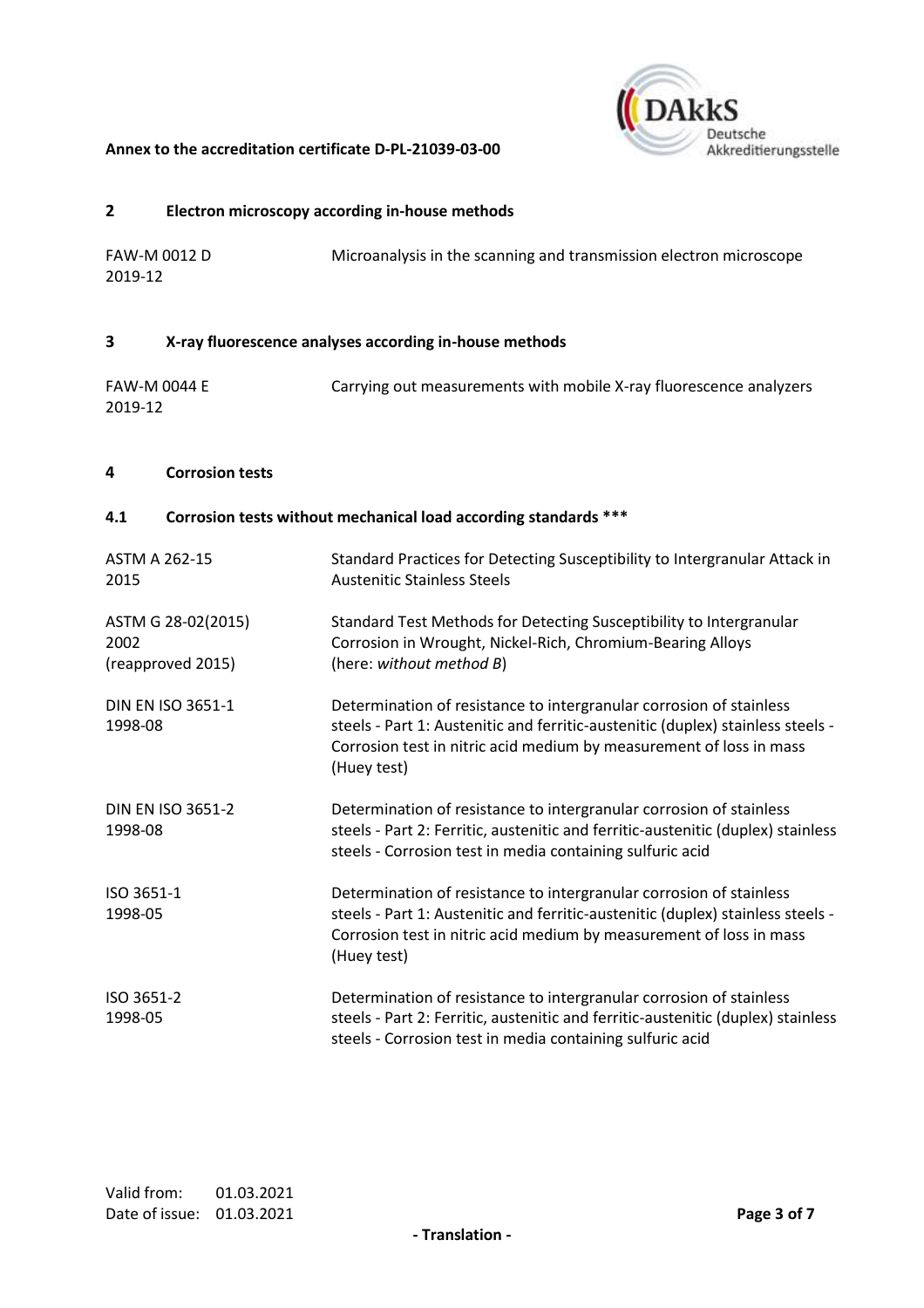

# **4.2 Corrosion tests without mechanical load according in-house methods**

FAW-M 0022 F 2020-11 Testing of the IK resistance of austenitic steels by means of the electrochemical, potentiokinetic reactivation method (EPR method)

# **4.3 Corrosion tests with simultaneous mechanical load according standards \*\*\***

| ASTM G 36-94(2018)<br>1994<br>(reapproved 2018) | Standard practice for Evaluating Stress-Corrosion-Cracking Resistance<br>of Metals and Alloys in a Boiling Magnesium Chloride Solution |
|-------------------------------------------------|----------------------------------------------------------------------------------------------------------------------------------------|
| <b>DIN EN ISO 7539-4</b>                        | Corrosion of metals and alloys - Stress corrosion testing - Part 4:                                                                    |
| 1995-08                                         | Preparation and use of uniaxially loaded tension specimens                                                                             |
| <b>DIN EN ISO 7539-5</b>                        | Corrosion of metals and alloys - Stress corrosion testing - Part 5:                                                                    |
| 1995-08                                         | Preparation and use of C-ring specimens                                                                                                |
| <b>DIN EN ISO 7539-7</b>                        | Corrosion of metals and alloys - Stress corrosion testing - Part 7:                                                                    |
| 2018-05                                         | Method for slow strain rate testing                                                                                                    |
| ISO 7539-4                                      | Corrosion of metals and alloys - Stress corrosion testing - Part 4:                                                                    |
| 1989-12                                         | Preparation and use of uniaxially loaded tension specimens                                                                             |
| ISO 7539-5                                      | Corrosion of metals and alloys - Stress corrosion testing - Part 5:                                                                    |
| 1989-12                                         | Preparation and use of C-ring specimens                                                                                                |
| ISO 7539-7                                      | Corrosion of metals and alloys - Stress corrosion testing - Part 7:                                                                    |
| 2005-02                                         | Method for slow strain rate testing                                                                                                    |

# **5 Mechanical-technological material tests \*\*\***

| ASTM E 8/E8M-16ae1<br>2016                             | Standard Test Methods for Tension Testing of Metallic Materials                                  |
|--------------------------------------------------------|--------------------------------------------------------------------------------------------------|
| <b>ASTM E 21-17e1</b><br>2017                          | Standard Test Methods for Elevated Temperature Tension Tests of<br><b>Metallic Materials</b>     |
| ASTM E 399-20<br>2020                                  | Standard Test Method for Linear-Elastic Plane-Strain Fracture Toughness<br>of Metallic Materials |
| ASTM E 1820-20ae1<br>2020                              | Standard Test Method for Measurement of Fracture Toughness                                       |
| Valid from:<br>01.03.2021<br>Date of issue: 01.03.2021 | Page 4 of 7                                                                                      |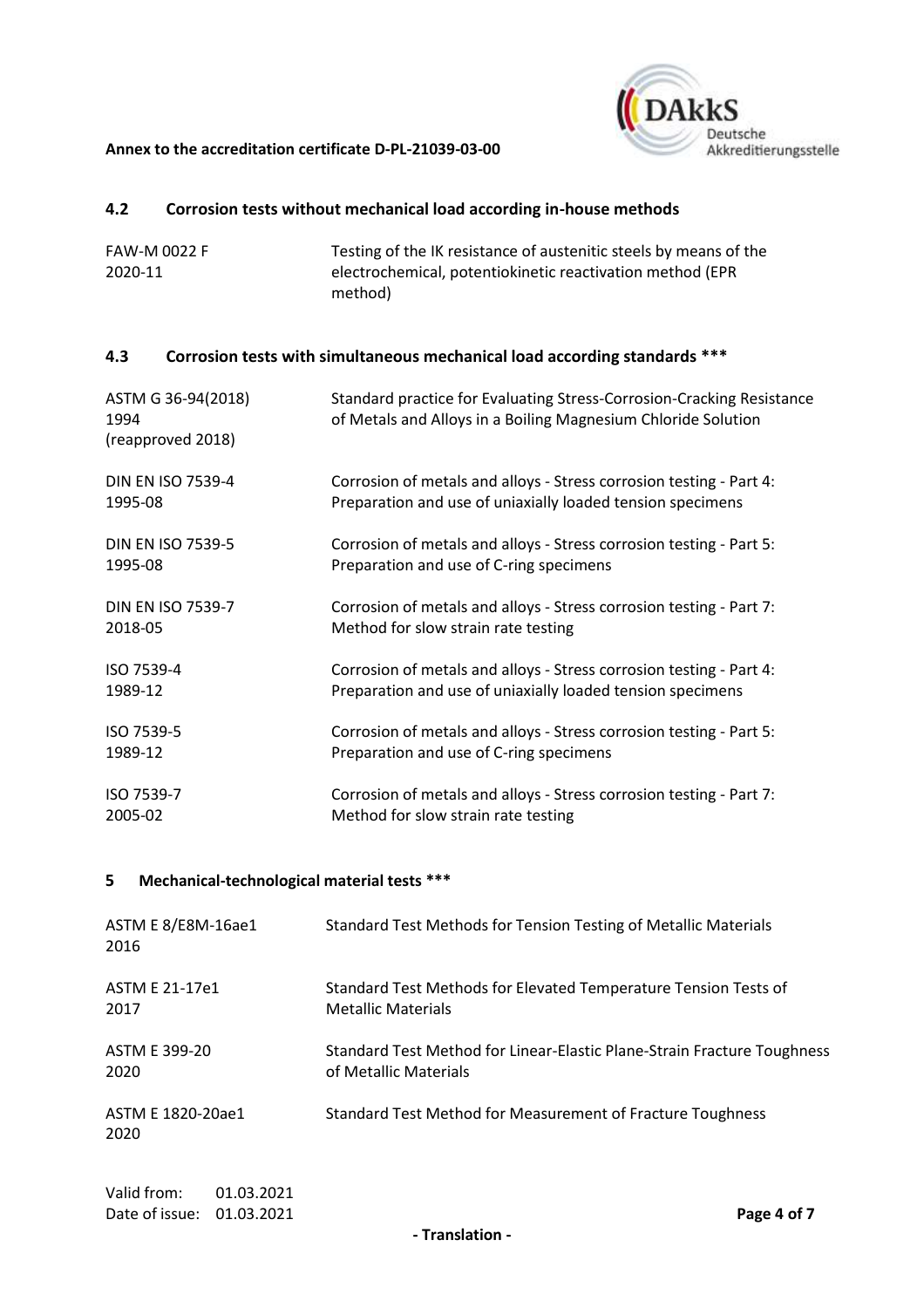

| <b>ASTM E 1921-20</b>               | Standard Test Method for Determination of Reference Temperature, $T_0$ ,     |
|-------------------------------------|------------------------------------------------------------------------------|
| 2020                                | for Ferritic Steels in the Transition Range                                  |
| <b>DIN 50106</b><br>2016-11         | Testing of metallic materials - Compression test at room temperature         |
| DIN 50190-3                         | Hardness depth of heat-treated parts - Determination of the effective        |
| 1979-03                             | depth of hardening after nitriding                                           |
| <b>DIN EN 10328</b>                 | Iron and steel - Determination of the conventional depth of hardening        |
| 2005-04                             | after surface heating                                                        |
| <b>DIN EN ISO 148-1</b><br>2017-05  | Metallic materials - Charpy pendulum impact test - Part 1: Test method       |
| <b>DIN EN ISO 2639</b>              | Steels - Determination and verification of the depth of carburized and       |
| 2003-04                             | hardened cases                                                               |
| <b>DIN EN ISO 4136</b><br>2013-02   | Destructive tests on welds in metallic materials - Transverse tensile test   |
| <b>DIN EN ISO 5173</b><br>2012-02   | Destructive tests on welds in metallic materials - Bend tests                |
| <b>DIN EN ISO 5178</b>              | Destructive tests on welds in metallic materials - Longitudinal tensile test |
| 2019-05                             | on weld metal in fusion welded joints                                        |
| DIN EN ISO 6506-1<br>2015-02        | Metallic materials - Brinell hardness test - Part 1: Test method             |
| <b>DIN EN ISO 6507-1</b><br>2018-07 | Metallic materials - Vickers hardness test - Part 1: Test method             |
| DIN EN ISO 6508-1                   | Metallic materials - Rockwell hardness test - Part 1: Test method (here:     |
| 2016-12                             | $Scales$ B and $C$ )                                                         |
| DIN EN ISO 6892-1                   | Metallic materials - Tensile testing - Part 1: Method of test at room        |
| 2020-06                             | temperature                                                                  |
| <b>DIN EN ISO 6892-2</b>            | Metallic materials - Tensile testing - Part 2: Method of test at elevated    |
| 2018-09                             | temperature                                                                  |
| DIN EN ISO 6892-3                   | Metallic materials - Tensile testing - Part 3: Method of test at low         |
| 2015-07                             | temperature                                                                  |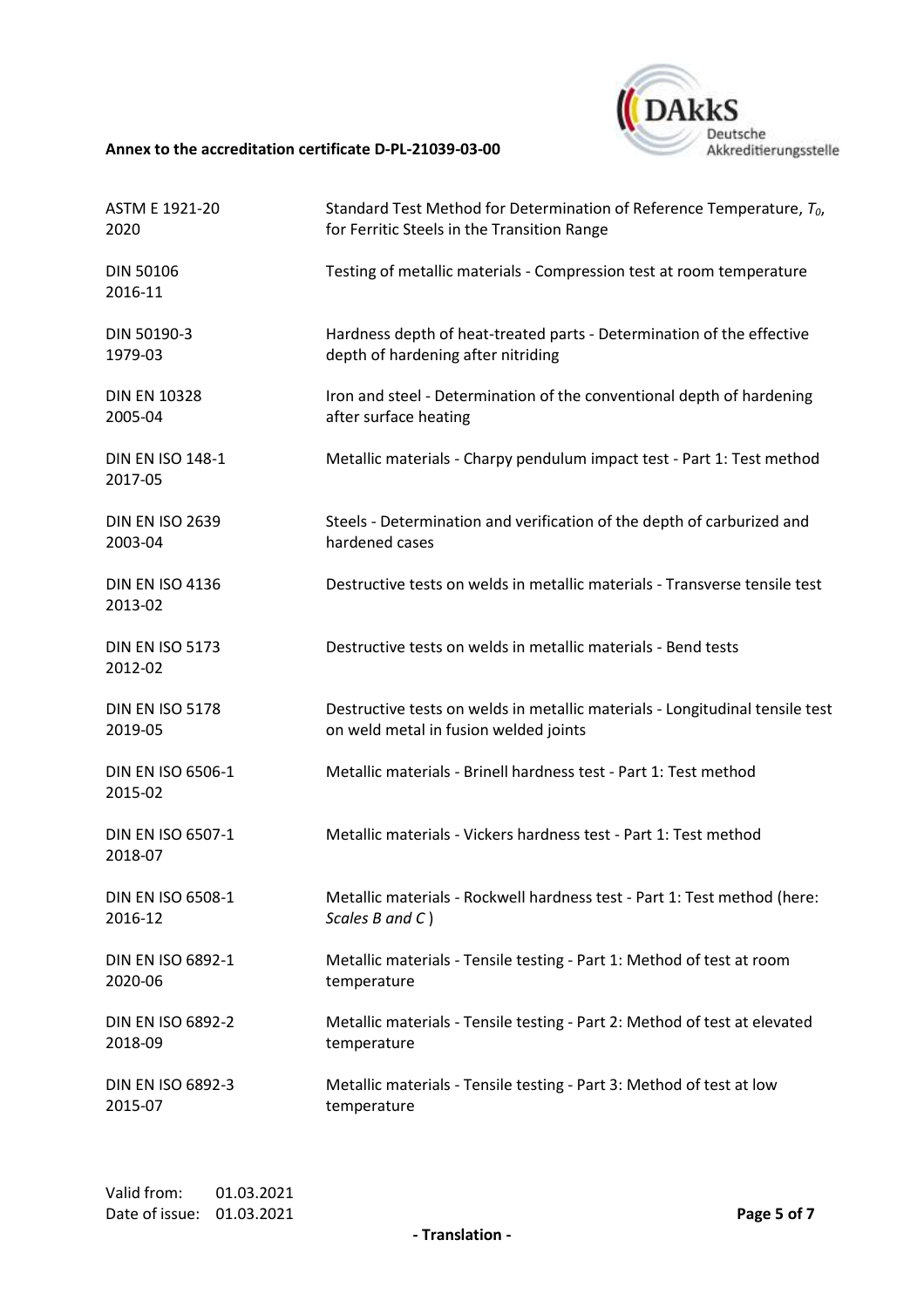

| DIN EN ISO 9015-1                 | Destructive tests on welds in metallic materials - Hardness testing -                                            |
|-----------------------------------|------------------------------------------------------------------------------------------------------------------|
| 2011-05                           | Part 1: Hardness test on arc welded joints                                                                       |
| <b>DIN EN ISO 9016</b>            | Destructive tests on welds in metallic materials - Impact tests - Test                                           |
| 2013-02                           | specimen location, notch orientation and examination                                                             |
| <b>DIN EN ISO 9017</b><br>2018-04 | Destructive tests on welds in metallic materials - Fracture test                                                 |
| <b>DIN EN ISO 14556</b>           | Metallic materials - Charpy V-notch pendulum impact test - Instrumented                                          |
| 2017-05                           | test method                                                                                                      |
| ISO 148-1<br>2016-10              | Metallic materials - Charpy pendulum impact test - Part 1: Test method                                           |
| ISO 2639<br>2002-11               | Steels - Determination and verification of the depth of carburized and<br>hardened cases<br>(withdrawn standard) |
| ISO 4136<br>2012-11               | Destructive tests on welds in metallic materials - Transverse tensile test                                       |
| ISO 5173<br>2009-06               | Destructive tests on welds in metallic materials - Bend tests                                                    |
| ISO 5178                          | Destructive tests on welds in metallic materials - Longitudinal tensile test                                     |
| 2019-01                           | on weld metal in fusion welded joints                                                                            |
| ISO 6506-1<br>2014-10             | Metallic materials - Brinell hardness test - Part 1: Test method                                                 |
| ISO 6507-1<br>2018-01             | Metallic materials - Vickers hardness test - Part 1: Test method                                                 |
| ISO 6508-1                        | Metallic materials - Rockwell hardness test - Part 1: Test method                                                |
| 2016-08                           | (here: Scales B and C)                                                                                           |
| ISO 6892-1                        | Metallic materials - Tensile testing - Part 1: Method of test at room                                            |
| 2019-11                           | temperature                                                                                                      |
| ISO 6892-2                        | Metallic materials - Tensile testing - Part 2: Method of test at elevated                                        |
| 2018-03                           | temperature                                                                                                      |